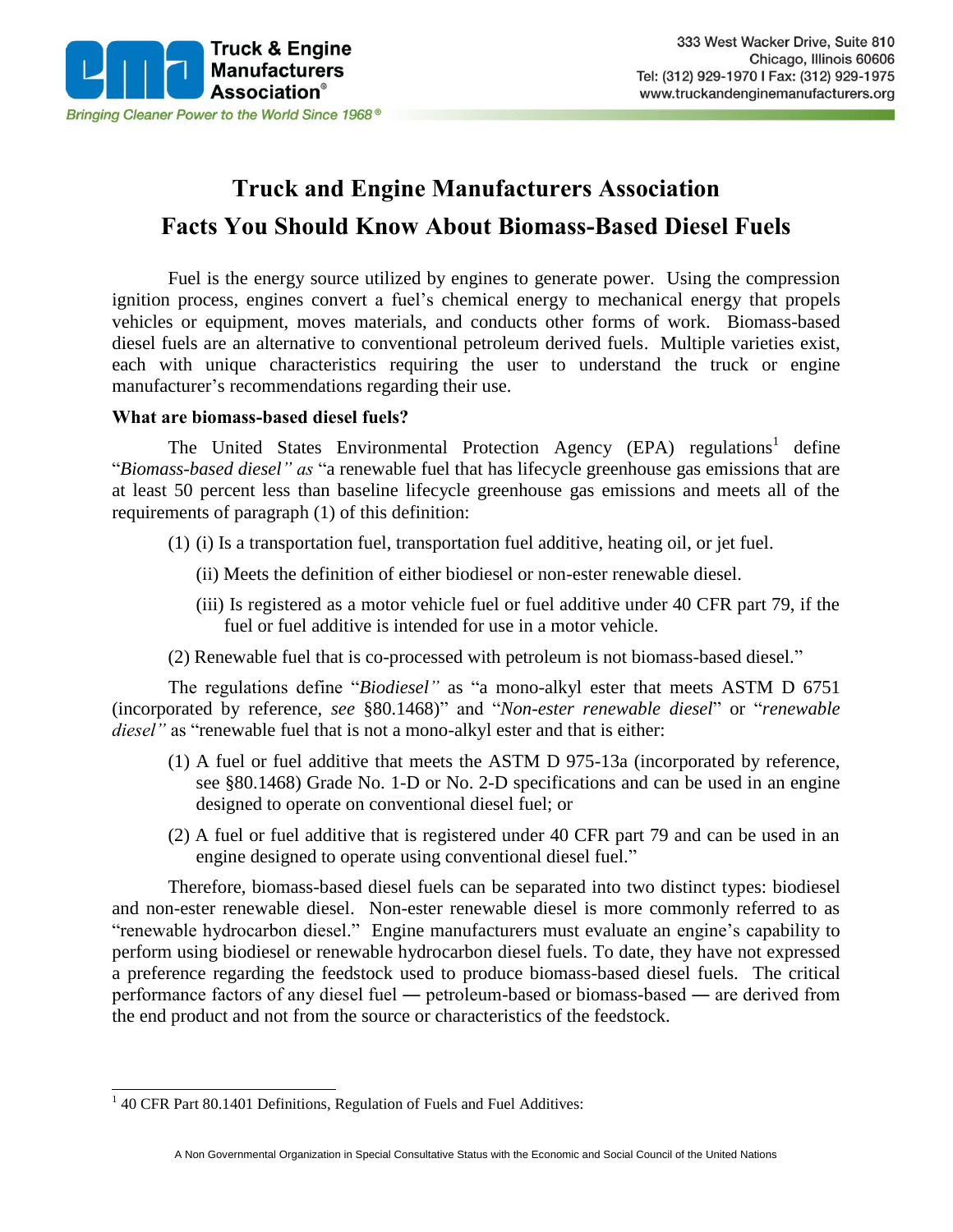The following characteristics distinguish the two types of biomass-based diesel:

## *Biodiesel:*

Biodiesel is often referred to as Fatty Acid Methyl Ester (FAME) or Fatty Acid Ethyl Ester (FAEE) and can be produced from a variety of renewable sources such as soybeans, rapeseed, used cooking oils, or animal fats. The feedstock is processed to create oils, which are then treated with methyl or ethyl alcohol in the presence of a catalyst. In a final step, water and contaminants are removed in order to make a usable stock that can be blended with petroleum diesel fuel and burned in diesel engines. Biodiesel has a specific hydrocarbon structure that contains oxygen molecules, as well as residual glycerides and/or catalyst materials depending upon the production process.

ASTM International has adopted the following technical definition of biodiesel:

Biodiesel is defined as mono-alkyl esters of long chain fatty acids derived from vegetable oils or animal fats which conform to ASTM D6751 specifications for use in diesel engines. Biodiesel refers to the pure fuel before blending with diesel fuel. Biodiesel blends are denoted as "BXX" with "XX" representing the percentage of biodiesel contained in the blend (e.g., B20 is 20% biodiesel, 80% petroleum-based diesel).

It is important to note that raw vegetable oils are not biodiesel. Raw, unprocessed vegetable oils and animal fats, regardless of blend level, can have significant adverse effects and should not be used as fuel in diesel engines. See EMA's Statement regarding "Use of Raw Vegetable Oils or Animal Fats in Diesel Engines:"

[http://www.truckandenginemanufacturers.org/articles/article.asp?DOCUMENT\\_I](http://www.truckandenginemanufacturers.org/articles/article.asp?DOCUMENT_ID=12559&F_ARTICLE_ID=9) [D=12559&F\\_ARTICLE\\_ID=9](http://www.truckandenginemanufacturers.org/articles/article.asp?DOCUMENT_ID=12559&F_ARTICLE_ID=9)

## *Renewable Hydrocarbon Diesel:*

Renewable hydrocarbon diesel may be produced through different processes using any one of several feedstocks. It is difficult for engine manufacturers to evaluate and approve a fuel defined as renewable hydrocarbon diesel without first determining the feedstock and process utilized for its production. For purposes of this document, the term "renewable hydrocarbon diesel" refers only to fuels produced from the same variety of renewable sources as biodiesel and processed in a manner similar to that used to produce petroleum diesel fuel, including hydroprocessing. That process results in a paraffinic hydrocarbon subsequently isomerized to provide acceptable cold flow properties and additized to provide acceptable lubricity. The finished fuel contains virtually no aromatic hydrocarbons and no oxygen. Renewable hydrocarbon diesel can be used as processed or blended with petroleum diesel fuel and burned in diesel engines in accordance with individual engine manufacturer recommendations. In either case, it is important that contaminants and other minor components not be carried over from the feedstock or the production process. Thus, engine manufacturers urge that the same quality controls expected for diesel fuels produced by large refinery type operations be in place for the production of renewable hydrocarbon diesel.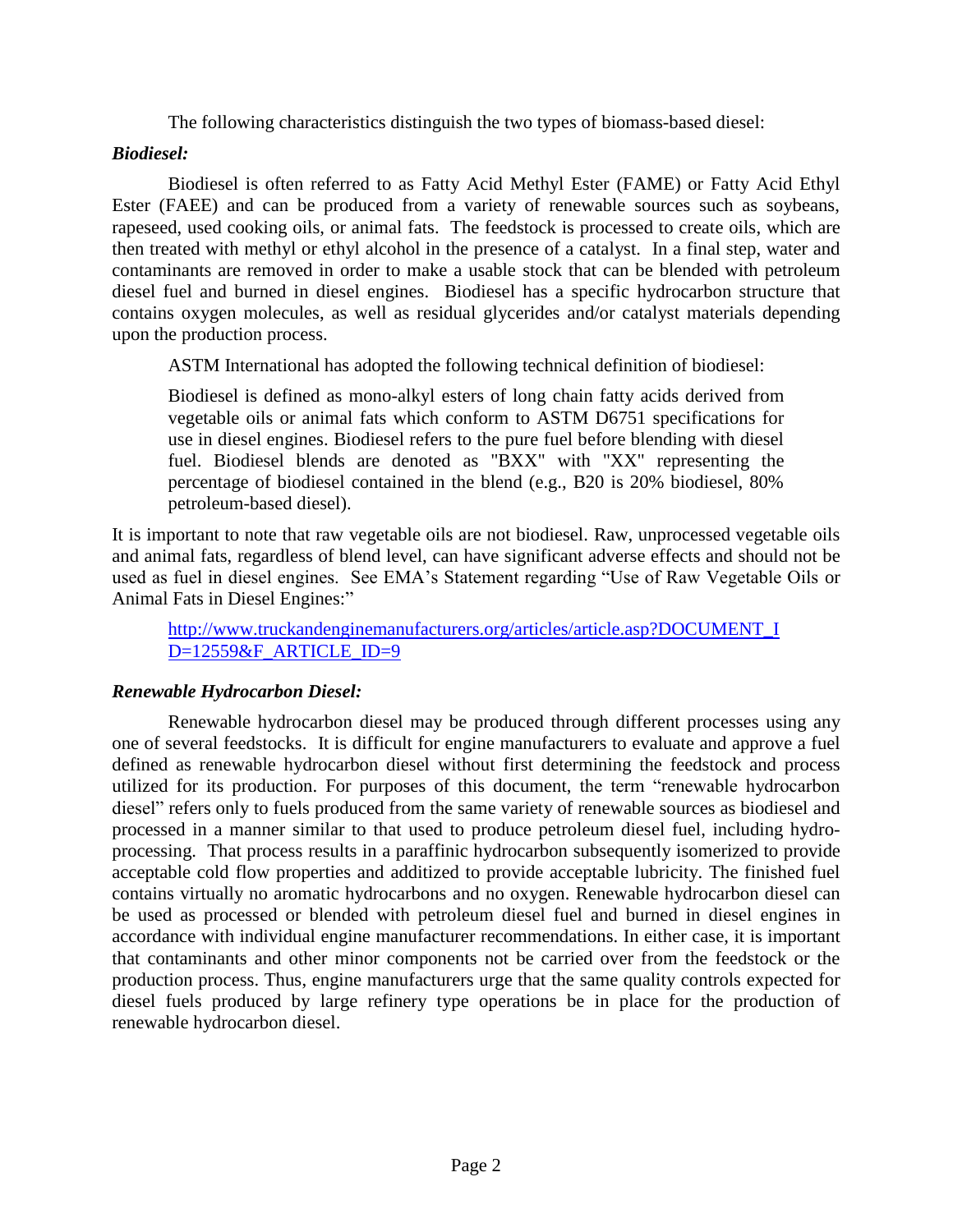#### **What technical and quality specifications should biomass-based diesel fuels meet?**

The fuel and engine industries have developed international standards for diesel fuel through ASTM International (ASTM) in North America and the European Committee for Standardization (CEN) in Europe.

#### *Biodiesel:*

Specific fuel standards referred to as ASTM D6751 and EN 14214 have been developed for 100% biodiesel blend stock, generally known as B100. Engine manufacturers typically require all B100 biodiesel blend stock to meet ASTM D6751 or EN 14214 prior to blending with petroleum diesel fuel. ASTM D6751 and EN 14214 establish characteristics and properties designed to ensure that fuels containing biodiesel perform properly. If B100 in a biodiesel blend does not meet one of those standards, the blended fuel may prevent engine start-up, cause fuelsystem fouling, damage engine components, or otherwise adversely affect engine performance. Under worst-case conditions, poor quality biodiesel fuel may prevent an engine from running or create the need for expensive engine overhaul and repairs. The ASTM and EN specifications also include limit values for compounds that can influence durability and/or maintenance intervals for emission control system components, such as diesel particulate filters.

Low level biodiesel blends must meet the petroleum-based diesel specifications, ASTM D975 or EN 590, which have been modified to include biodiesel of up to five percent (5%) and seven (7%) respectively. In addition, because of increased interest in B6-B20 blends, ASTM has created a finished fuel specification, ASTM D7467, that establishes requirements for B6-B20 biodiesel blends. Several engine manufacturers also have created fuel specifications or recommendations that are applicable for their engines.

In March 2009, The Worldwide Fuel Charter Committee, comprised of members of EMA, the Alliance of Automobile Manufacturers, the European Automobile Manufacturers Association, and the Japan Automobile Manufacturers Association, published its First Edition of Biodiesel Guidelines. The Guidelines focus on the quality of the blend stock used to make finished biodiesel blends, rather than on the finished fuels themselves. They are intended to guide blenders who produce and use 100% biodiesel and diesel fuel blend stocks to make finished 5% biodiesel blends. A copy of the Guidelines may be downloaded at: <http://www.enginemanufacturers.org/admin/library/upload/1727.pdf>

#### *Renewable Hydrocarbon Diesel:*

Engine manufacturers recommend that renewable hydrocarbon diesel fuels meet the technical parameters of ASTM D975 or the draft CEN Technical Specification CEN/TS 15940. The draft CEN specification consists of two Classes (Class A and Class B), both of which require improved performance parameters when compared to ASTM D975. However, many engine manufacturers consider D975 and CEN/TS 15940 inadequate to describe limits associated with unspecified contaminants and other minor components.

## **Can all biomass-based diesel fuels or blends be used in today's compression ignition (diesel) engines?**

Today's diesel engines are highly engineered machines in which fuel delivery and combustion are controlled by computer technology designed to achieve required power, performance, efficiency, and emission levels. Having high quality, ultra-low sulfur diesel fuel is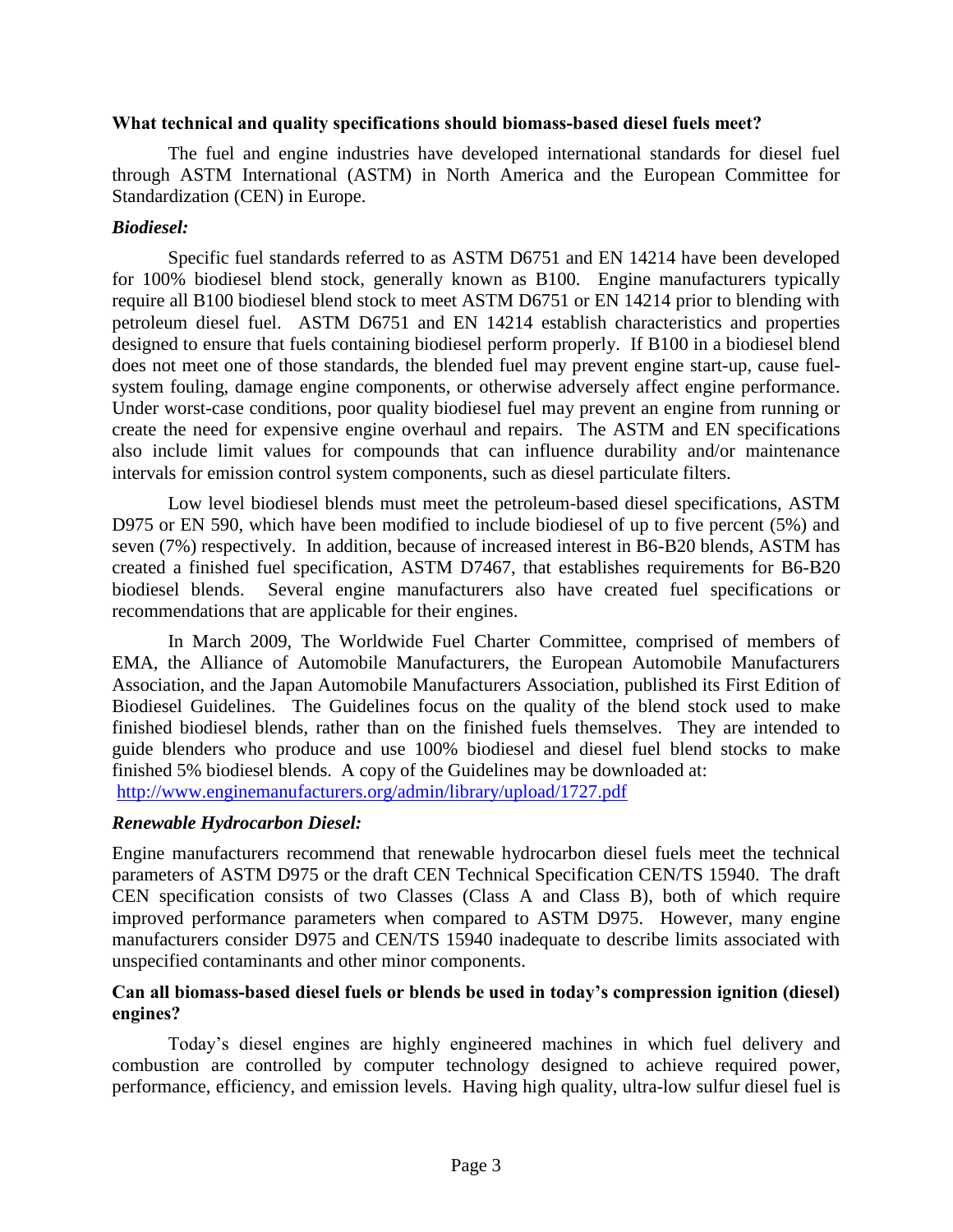essential to the performance of those engines, especially now that they must meet near-zero emission regulatory limits being implemented by the EPA, the California Air Resources Board (CARB), and other regulatory agencies around the world.

Biomass-based diesel fuels and fuel blends can be used in diesel engines only if they: (i) meet the technical and quality specifications developed by internationally recognized standardsetting organizations to assure proper performance; and (ii) comply with additional limitations established by individual engine manufacturers for the specific engine the fuel is intended to power.

Diesel fuel that does not meet internationally recognized standards is not acceptable at any blend level in that it can prevent the engine from starting or result in damage to engine and/or emission control components, loss of power or fuel efficiency, and excess emissions. In addition to the technical specifications adopted by internationally-recognized standard setting bodies, the biodiesel industry has adopted its own process for assessing the quality of its fuel. Among other things, it has developed and implemented BQ-9000, a voluntary quality assurance program that accredits producers, marketers, laboratories, and retailers of biodiesel and biodiesel blends.

## **Do engine manufacturers approve the use of biomass-based diesel fuels in their engines?**

## *Biodiesel:*

Engine manufacturers and the biodiesel fuel industry have been working together for a number of years to investigate the use of biodiesel fuel in today's engines. Currently, there is very little data regarding the long-term effects of biodiesel fuel blends on engine performance, durability or emissions when those fuel blends are used with advanced diesel engine technologies introduced to meet the latest near zero emission standard requirements. Accordingly, engine manufacturers are cautious in their approval of biodiesel fuel blends for use in their engines. They widely accept the use of a B5 blend of biodiesel and petroleum-based diesel in most engines as long as the B100 used to create the blended fuel meets the ASTM D6751 or EN 14214 standards and the final blend meets the ASTM D975 or EN 590 specifications. Engine manufacturers have approved biodiesel blends between B6 and B20 for certain engine models, provided the fuel meets the finished fuel specification established for B6- B20 blends, ASTM D7467. Most engine manufacturers do not recommend the use of biodiesel blends above B20. In all cases, users should refer to their individual engine manufacturer's technical publications to determine what, if any, blend is acceptable for a particular engine.

## *Renewable Hydrocarbon Diesel:*

Given renewable hydrocarbon diesel's petroleum-like properties, certain engine manufacturers approve renewable hydrocarbon diesel fuel and renewable hydrocarbon diesel fuel blends as long as the finished fuel meets ASTM D975, EN590, or CEN/TS 15940. Some are concerned, however, that neat renewable hydrocarbon fuel or fuel blends having a high percentage of renewable hydrocarbon fuel may cause engine malfunction. Engine manufacturers continue to evaluate renewable hydrocarbon diesel fuel to determine potential concerns and consider additional standard recommendations.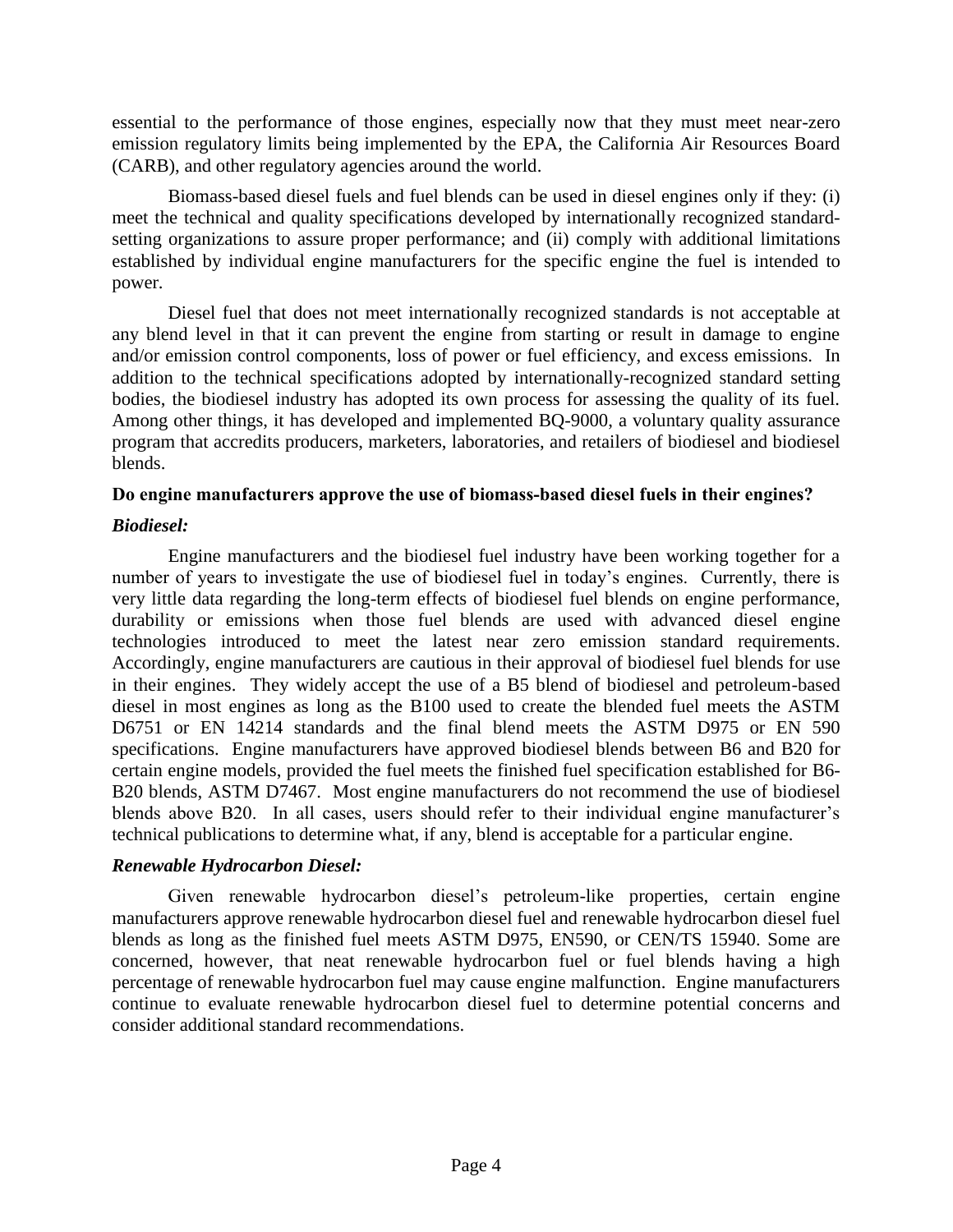#### **What are engine manufacturers' concerns about the use of biomass-based diesel fuel?**

Engine manufacturers have invested billions of dollars in research, development, and retooling to provide engines that meet stringent, worldwide emission regulatory requirements and maintain the high performance levels demanded by end users. With the introduction of engines meeting EPA 2010 heavy-duty on-highway and Tier 4 nonroad standards, engine manufacturers have reduced uncontrolled emissions from diesel engines by about 99% compared to pre-2000 engines. That result was achieved in the face of tremendous technical and economic challenges. Engine manufacturers do not want the introduction and use of biomass-based diesel fuels to play a role in reversing the progress achieved to date.

Engines are designed and tested to operate on petroleum-based diesel fuel having standardized properties known and understood by the industry. Engine manufacturers must test and certify their engines with respect to emissions using diesel fuel specified by the applicable regulatory agency. Fuels having significantly different properties from petroleum-based diesel fuels, can, and do, affect the engine's ability to start, provide the desired power output, and achieve the desired emission levels.

If biodiesel fuel is mixed with petroleum-based diesel at blend levels greater than those approved by the engine manufacturer for a specific engine, fuel filter clogging, cold-weather starting problems, fuel quality deterioration, fuel system component damage, and emission control system damage can result. Many of those potential problems can be linked to residual feedstock materials, processing materials, or the basic fuel chemistry associated with the monoalkyl-ester.

Similarly, if renewable hydrocarbon diesel fuels are produced without process controls and quality checks associated with a petroleum refinery, engine manufacturers are unlikely to approve their use at any blend level.

#### **How does the use of biomass-based diesel fuel affect emissions?**

## *Biodiesel:*

Research indicates that when biodiesel fuel is used in diesel engines not having the latest emission controls, engine-out emissions of particulate matter (PM), hydrocarbons (HC) and carbon monoxide (CO) are less than those from engines using petroleum-based diesel fuel. The studies also show that use of biodiesel fuel blends may increase emissions of nitrogen oxides (NOx) from those same engines. Despite some recent reports indicating that NOx may not increase, analyses by EPA show, in fact, that NOx levels vary depending on the biodiesel blend used and the engine duty cycle employed. Both emission increases and decreases tend to be linearly proportional to the blend rate of biodiesel.

In any case, the emission influences of biodiesel are relatively small in comparison to the emission reductions achieved by the latest emission controls required by EPA and CARB for both on-highway and nonroad vehicles and equipment. Any particulate matter, hydrocarbon, and carbon monoxide emission benefits from biodiesel will be significant only for that portion of the existing diesel fleet that is not equipped with exhaust aftertreatment systems. EPA and CARB emission standards require all 2007 and later model year on-highway diesel engines to install aftertreatment devices that reduce particulate emissions to near-zero levels. Similar requirements are being phased-in for most stationary, nonroad, and marine engines. In addition, EPA and CARB emission standards require all 2010 and later model year on-highway diesel engines to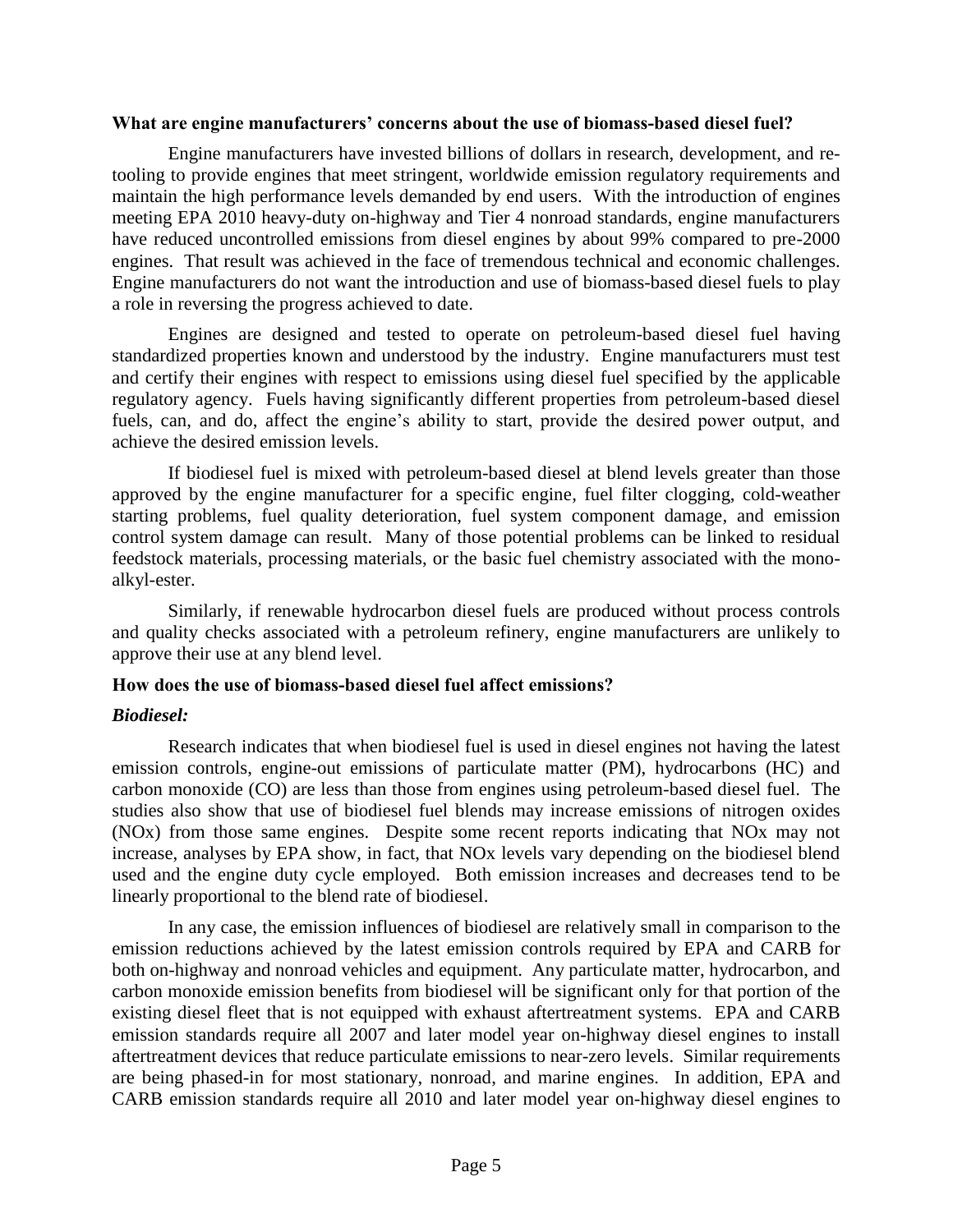reduce NOx emissions to near zero levels. Because the particulate matter, hydrocarbon, and carbon monoxide emissions from aftertreatment-equipped engines are already near zero, any engine-out emission reductions attributable to the use of biodiesel fuels will be negligible. In addition, analysis of the long-term effects of biodiesel fuel blends on the performance of exhaust aftertreatment systems or ultra-low NOx emission control systems is on-going.

## *Renewable Hydrocarbon Diesel:*

Based on research conducted by CARB, renewable hydrocarbon diesel fuel's high cetane number and low aromatic content result in lower NOx emission levels for pre-2010 on-highway and pre-Tier 4 nonroad engines compared to those from petroleum-based diesel fuels.<sup>2</sup> The influence of renewable hydrocarbon diesel fuel's properties on 2010 and later on-highway and Tier 4 nonroad engines has not been evaluated sufficiently to make similar comparisons.

## **Does the use of biomass-based diesel fuel affect greenhouse gas (CO2) emissions?**

Because they are produced from renewable sources, biomass-based diesel fuels offer significant benefits in terms of greenhouse gas emissions when compared to petroleum-based diesel fuels. When petroleum-based diesel fuels or fuel blends are burned in compression ignition engines, carbon long trapped in the petroleum is released as new carbon into the atmosphere. Biomass-based diesel fuels, however, are currently produced from crops such as soybeans or rapeseed that take  $CO<sub>2</sub>$  out of the air during the growing season. Therefore, when evaluated on a full lifecycle basis, much of the  $CO<sub>2</sub>$  released when biomass-based diesel is burned is essentially recycled back into the new crop by the plants and then into more biomassbased diesel fuel. Conversely, the  $CO<sub>2</sub>$  from petroleum is not recycled into new petroleum fuel but adds to the net increase of  $CO<sub>2</sub>$  in the atmosphere. Ongoing analysis of factors associated with crop production and related land use changes may reduce the  $CO<sub>2</sub>$  benefits achievable through increased use of biomass-based diesel fuels. Research to identify new sources of renewable feedstocks, such as algae, are ongoing and their influence on greenhouse gas emissions will be evaluated as they are developed.

## **Is biomass-based diesel fuel currently in the marketplace? If so, how can I identify it?**

## *Biodiesel:*

Biodiesel is being marketed in many regions, including the U.S., the European Union (EU), and others. In the U.S., several states have adopted programs to promote, and, in some cases, mandate the use of biodiesel blends. In the EU, biodiesel blends are mandated in several countries. The ASTM D975 and EN590 diesel fuel specifications include provisions for limited biodiesel blends (B5 and B7 respectively) to be classified as diesel fuel without notice to the user.

The U.S. Federal Trade Commission has adopted regulations imposing labeling requirements for pumps that dispense biodiesel blends between B5 and B20, with pumps dispensing greater than B20 blends required to identify the specific blend level.

 $\overline{a}$ Reference CARB Biodiesel and Renewable Diesel Documents: <http://www.arb.ca.gov/fuels/diesel/altdiesel/biodocs.htm>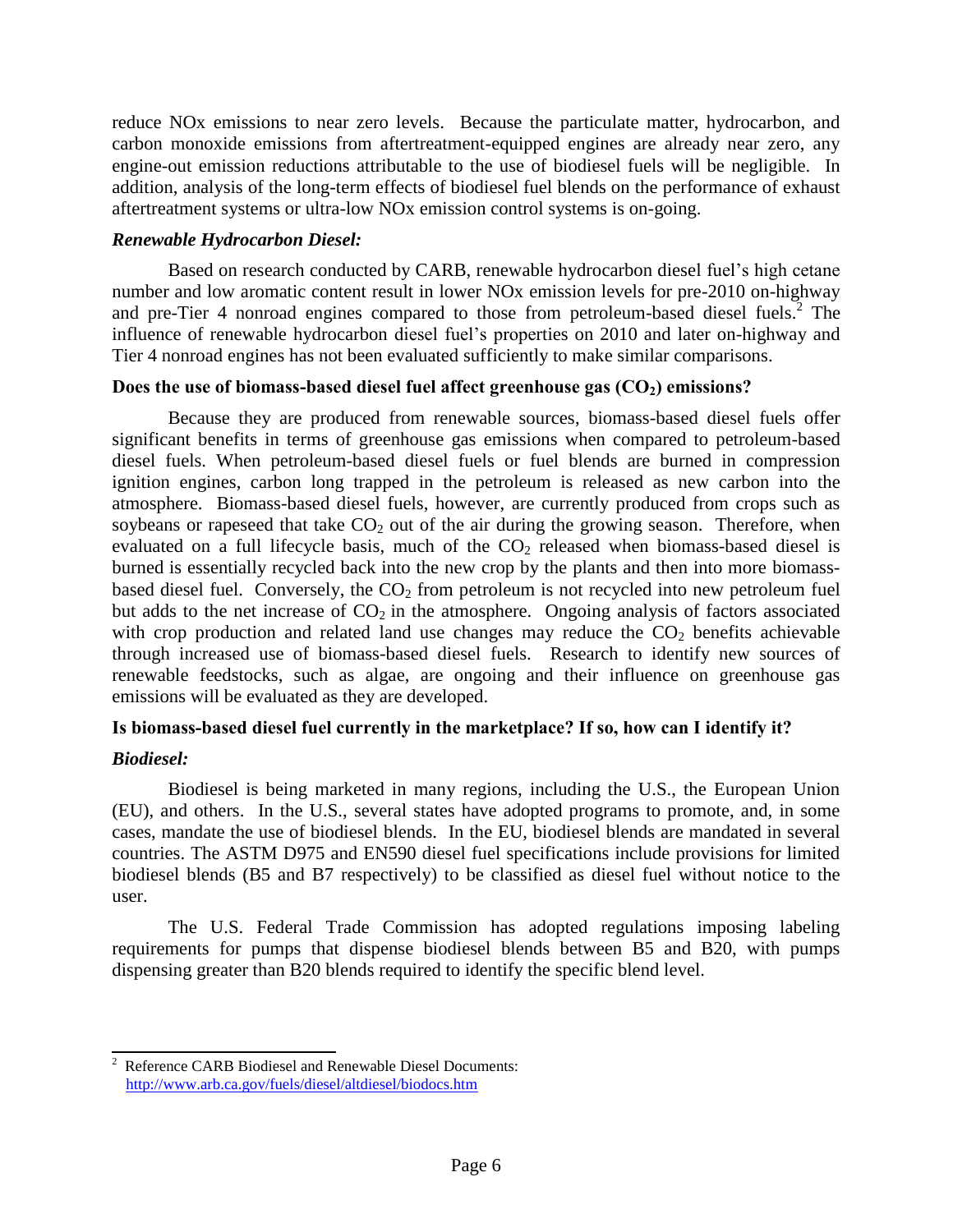## *Renewable Hydrocarbon Diesel:*

In some regions, renewable hydrocarbon diesel fuel with little or no petroleum-based diesel is being marketed for use in diesel engines. The California Air Resources Board recommends increased use of renewable hydrocarbon diesel fuel to meet Low-Carbon Fuel Standard (LCFS) requirements and meet lower NOx emission levels from pre-2010 on-highway or pre-Tier 4 nonroad engines. No special labeling is required for renewable hydrocarbon diesel fuel or blends regardless of blend level.

#### **How does the cost of biomass-based diesel fuel compare to that of petroleum-based diesel?**

At current production rates and economies of scale, biomass-based diesel fuel generally costs more per gallon than petroleum-based diesel fuel. The cost depends on the feedstock used, as well as the process used to produce a quality fuel. Because biomass-based diesel is typically more expensive, governments have found it necessary to provide subsidies and incentives to the biomass-based diesel industry so that it can produce a competitively-priced product. The economics of oil and fuels are volatile, and the competitive cost-position of biomass-based diesel fuels may change in the future, particularly if regulation or demand creates greater economies of scale.

## **What is the outlook for biomass-based diesel fuels?**

Biomass-based diesel fuel provides certain benefits related to energy security, expanding markets for agricultural products, and reducing greenhouse gas emissions when lifecycle carbon emissions are considered. All biomass-based diesel fuels provide a means to reduce the use of petroleum-based diesel fuels.

## *Biodiesel:*

Biodiesel has been shown to reduce particulate matter and hydrocarbon emissions when used in diesel engines without particulate controlling aftertreatment. For biodiesel fuels, adherence to B100 and blended fuel specifications that address fuel stability and combustion concerns is critical to the acceptance of biodiesel blends up to B20. Additional performance testing will determine whether biodiesel fuels are acceptable for use in the new near zero emission engine and aftertreatment systems or if specification changes are required to improve compatibility.

#### *Renewable Hydrocarbon Diesel:*

Renewable hydrocarbon diesel fuels have been shown to reduce NOx emissions when used in diesel engines without NOx controlling aftertreatment. Renewable hydrocarbon diesel fuels with essentially the same properties as conventional petroleum-based diesel fuel show great promise. Those fuels eliminate certain concerns with biodiesel and have other properties such as high cetane and low aromatic content that may be advantageous. Controls associated with their production process have led to good product consistency. Engine manufacturers continue to evaluate renewable hydrocarbon diesel fuel to determine potential concerns.

#### **What else is important to know about biomass-based diesel fuel?**

Engine manufacturers provide guidelines and specifications regarding fuels acceptable for use in a specific engine. Thus, end users should consult their engine manufacturer as to whether use will void the engine manufacturer's commercial warranties.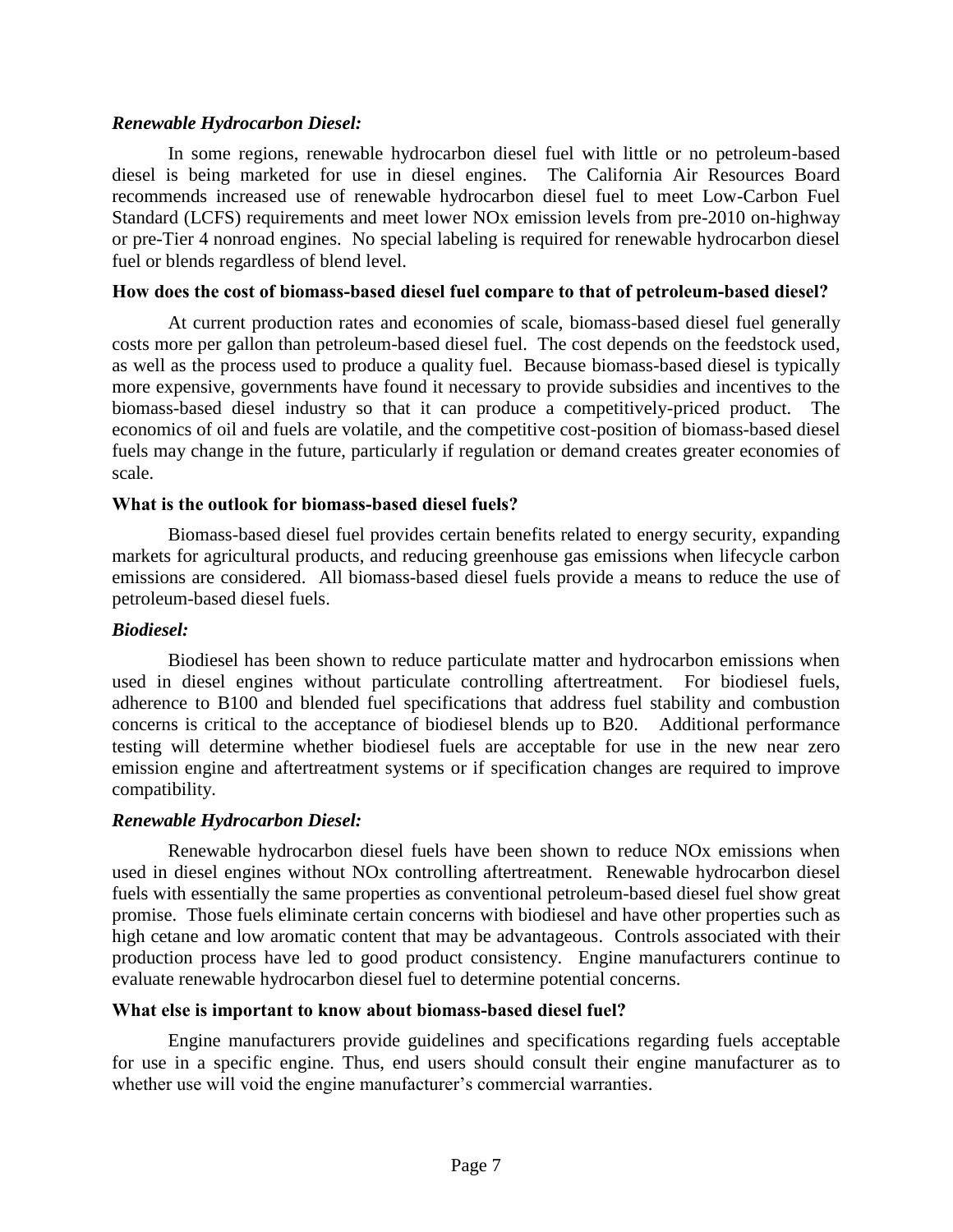#### *Biodiesel:*

The energy content of neat biodiesel fuel (B100) is eleven percent lower (by volume) than that of petroleum-based diesel. This means that engines must burn more biodiesel fuel than petroleum-based diesel fuel to generate the same amount of work, i.e., fuel-economy of biodiesel is lower. This effect is typically small in B20 and lower blends.

Biodiesel naturally contains oxygen and therefore must be stabilized to avoid storage problems. Depending on the feedstock used, biodiesel also may have a higher cloud point (temperature at which the fuel becomes cloudy or hazy with wax crystals that can plug fuel filters and stop the engine). Biodiesel fuels may require the use of additives to improve those properties. Moreover, traditional petroleum-based diesel additives may need to be modified for use in biodiesel blends.

B100 has been found to be nontoxic and biodegradable.

Biodiesel blends may require a change to the engine manufacturer's recommended engine lubricant maintenance interval. Users should consult their engine manufacturer for information regarding changes required when using biodiesel blends.

The chemical nature of biodiesel blends causes them to attract and incorporate water; thus, care must be taken to assure that biodiesel and water are not mixed together. While it is important to keep the fuel tank full to avoid water vapor and to drain water from the fuel regardless of the fuel used, it is especially important when using biodiesel. To avoid excess water and fuel deterioration issues, vehicles and equipment should be drained of biodiesel blends and filled with petroleum-based diesel if they are not expected to be used for long periods of time.

Because it is a good solvent, biodiesel can remove rust and other deposited material not only from fuel storage tanks and distribution piping, but also from vehicle/equipment fuel tanks. When converting to biodiesel fuels, fuel tanks should be cleaned and maintenance practices adjusted to minimize fuel filter clogging and reduced filter life.

#### *Renewable Hydrocarbon Diesel:*

Renewable hydrocarbon diesel fuel has lower density and, therefore, lower energy content when compared to conventional petroleum diesel fuels. To date, however, the influence of the lower energy content on fuel consumption for various blend levels has not been fully evaluated.

Renewable hydrocarbon diesel may have a higher cloud point than petroleum diesel depending on the fuel's processing. It has storage, water holding, and solvency properties very similar to those of petroleum-based diesel fuels and, thus, should not require changes in fuel handling or storage other than those applied to petroleum-based diesel fuels.

#### **Resources**

This Fact Sheet and other documents referenced herein can be downloaded from the Truck and Engine Manufacturers Association Website at:

[http://www.truckandenginemanufacturers.org/articles/search.asp?F\\_ARTICLE\\_ID=9](http://www.truckandenginemanufacturers.org/articles/search.asp?F_ARTICLE_ID=9) ;